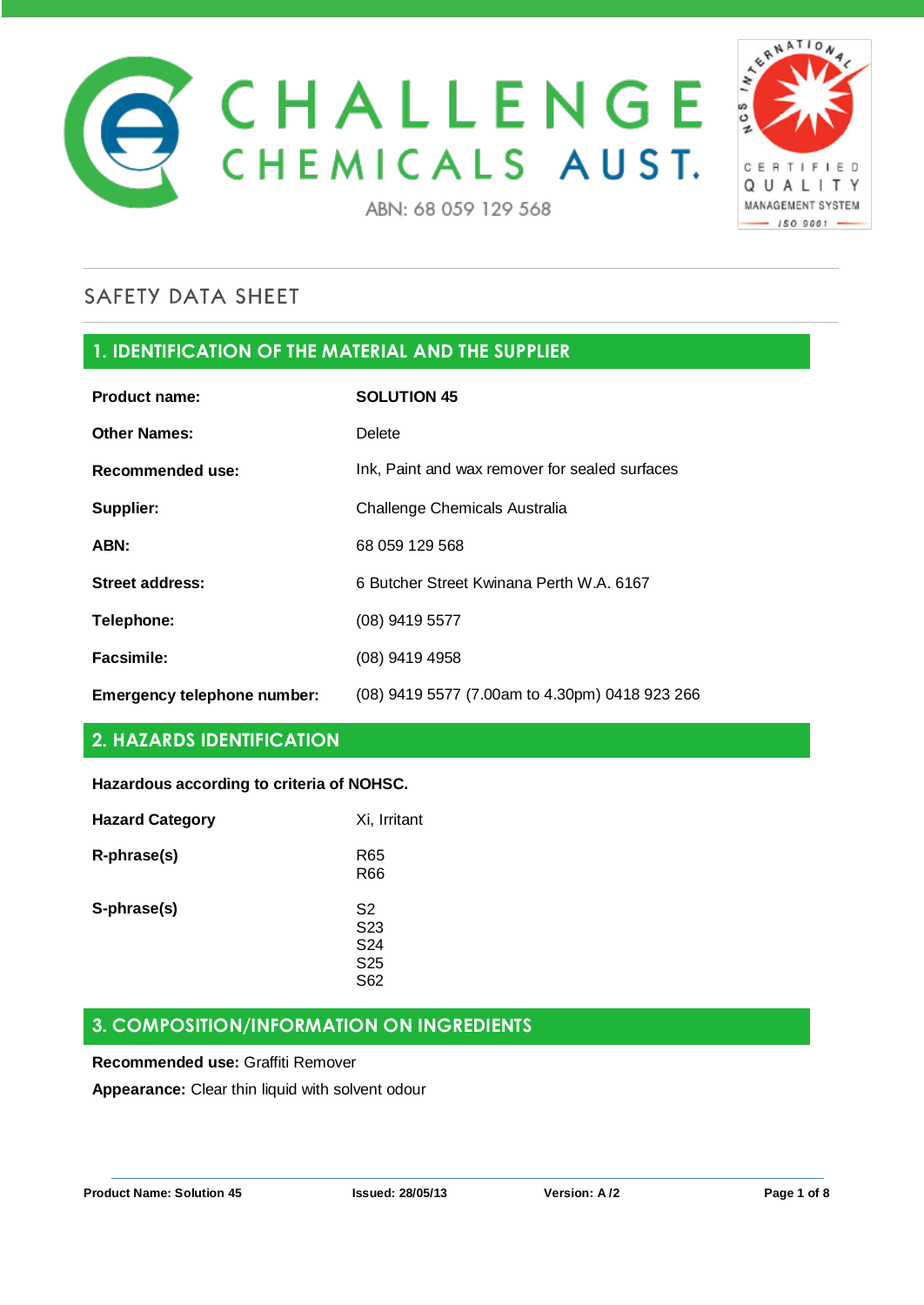



| <b>CHEMICAL ENTITY</b>                              | CAS NO.    | <b>PROPORTION</b> |
|-----------------------------------------------------|------------|-------------------|
| Aliphatic Hydrocarbons<br>Dipropylene Glycol        | 64742-47-8 | $30 - 60\%$ w/v   |
| Monomethyl Ether                                    | 34590-94-8 | $30 - 60\%$ v/v   |
| N-Methyl-2-Pyrrolidone                              | 872-50-4   | $<$ 10% v/v       |
| Other ingredients determined<br>not to be hazardous |            | $<$ 10% v/v       |

All the constituents of these materials are listed on the Australian Inventory of Chemical Substances (AICS).

Hazard Classification: Hazardous substance Class: Not applicable Poisons Schedule: Schedule 5

### **4. FIRST AID MEASURES**

Poison Information Centres in each State capital city can provide additional assistance for scheduled poisons. Ring 13 11 26.

**Ingestion:** Immediately rinse mouth with water. Give water to drink. Do NOT induce vomiting. If vomiting occurs, place victim's face downwards, head lower than hips to prevent vomit entering lungs. Seek immediate medical assistance.

**Eye Contact:** Immediately irrigate with copious quantities of water for at least 15 minutes. Eyelids to be held open. Seek medical assistance.

**Skin Contact:** Immediately wash contaminated skin with plenty of water. For gross contamination, immediately drench with water and remove clothing. Remove contaminated clothing and wash before re-use. If irritation occurs seek medical advice.

**Inhalation:** Remove victim from exposure – avoid becoming a casualty. Remove contaminated clothing and loosen remaining clothing. Allow patient to assume most comfortable position and keep warm. Keep at rest until fully recovered. For all but the most minor symptoms arrange for patient to be seen by a doctor as soon as possible.

**Notes to physician:** Because of risk of aspiration, gastric lavage should only be undertaken after endotracheal intabation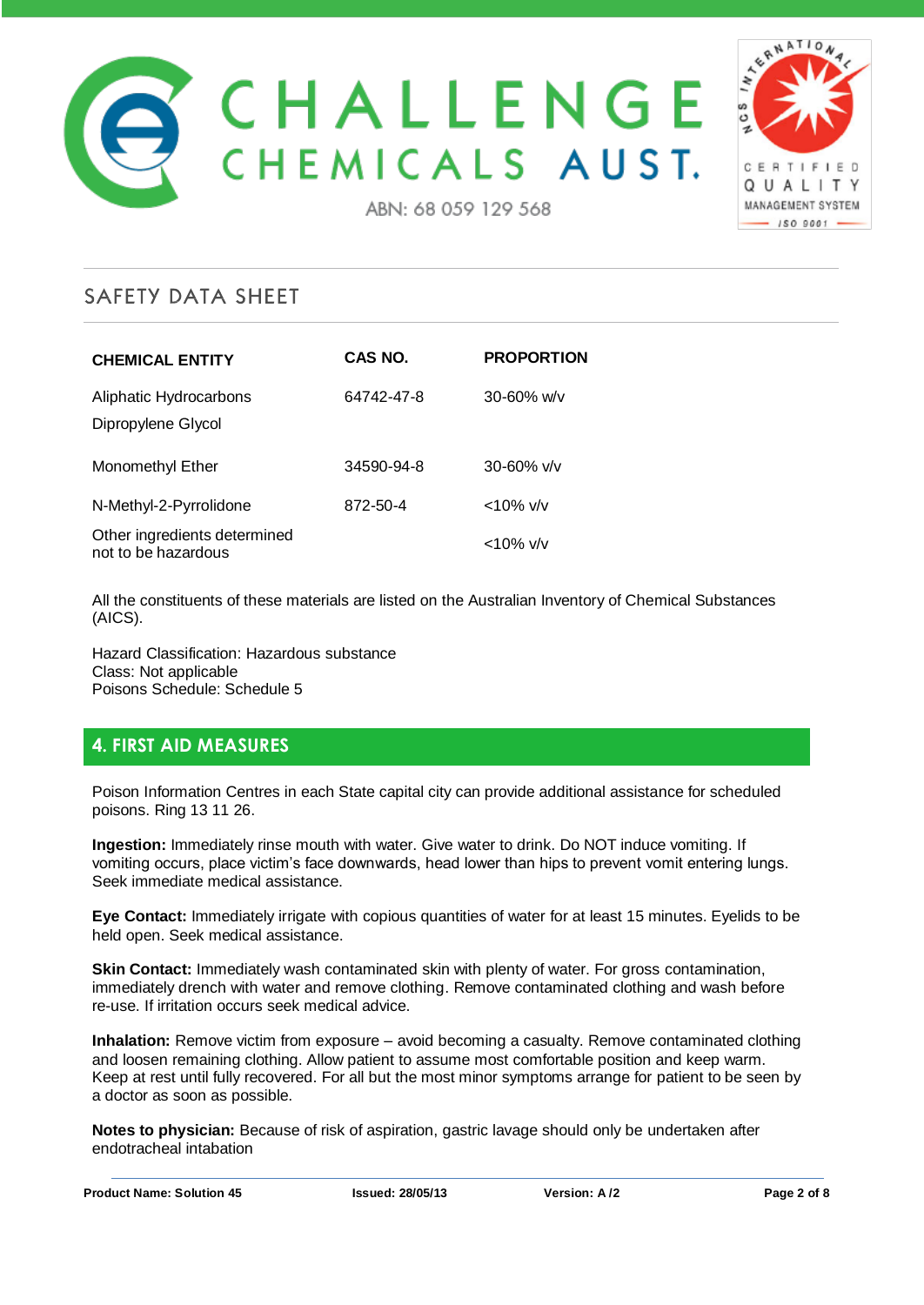



## **5. FIRE-FIGHTING MEASURES**

**Fire fighting further advice:** Solution 45 is not flammable but is classified combustible. Class C.1. Fire fighters to wear self-contained breathing apparatus if risk of exposure to vapour or products of combustion.

**Suitable extinguishing media:** Water fog (or if unavailable fine water spray) to cool only otherwise use carbon dioxide and dry chemical powder.

# **6. ACCIDENTAL RELEASE MEASURES**

Slippery when spilt. Clear area of all unprotected personnel. Wear protective equipment to prevent skin and eye contamination. Contain using sand and soil – prevent runoff into drains and waterways. Use absorbent (soil or sand, inert material, vermiculite). Collect and seal in properly labeled containers for disposal. Dispose of in accordance with applicable local and/or state government regulations. If substantial contamination of sewers or waterways has occurred advise the local emergency services. For small spills flush spill area with copious amounts of water.

# **7. HANDLING AND STORAGE**

**Storage:** Classified as a CI (Combustible Liquid) for the purpose of storage and handling in accordance with the requirements of AS 1940:1993. Store in cool area below 40oC and away from heat and ignition sources. Store away from oxidizing agents. Keep containers closed at all times. Wash hands before eating and observe good occupational hygiene.

### **8. EXPOSURE CONTROLS/PERSONAL PROTECTION**

#### **National occupational exposure limits.**

No value assigned for this specific material by the National Occupational Health and Safety Commission (Worksafe Australia)

However, Exposure standard for constituent:

#### **Aliphatic Hydrocarbon: (1)**

In the absence of national exposure standards for this product, it is recommended that the following are adopted: 120mg/m³ TWA (8hr)

#### **Dipropylene Glycol Monomethyl Ether (DPM) (2)**

Worksafe Aust recommends TWA = 100ppm (606mg/m3) STEL = 150ppm (909mg/m3) DPGME can also penetrate intact skin and be absorbed into the body.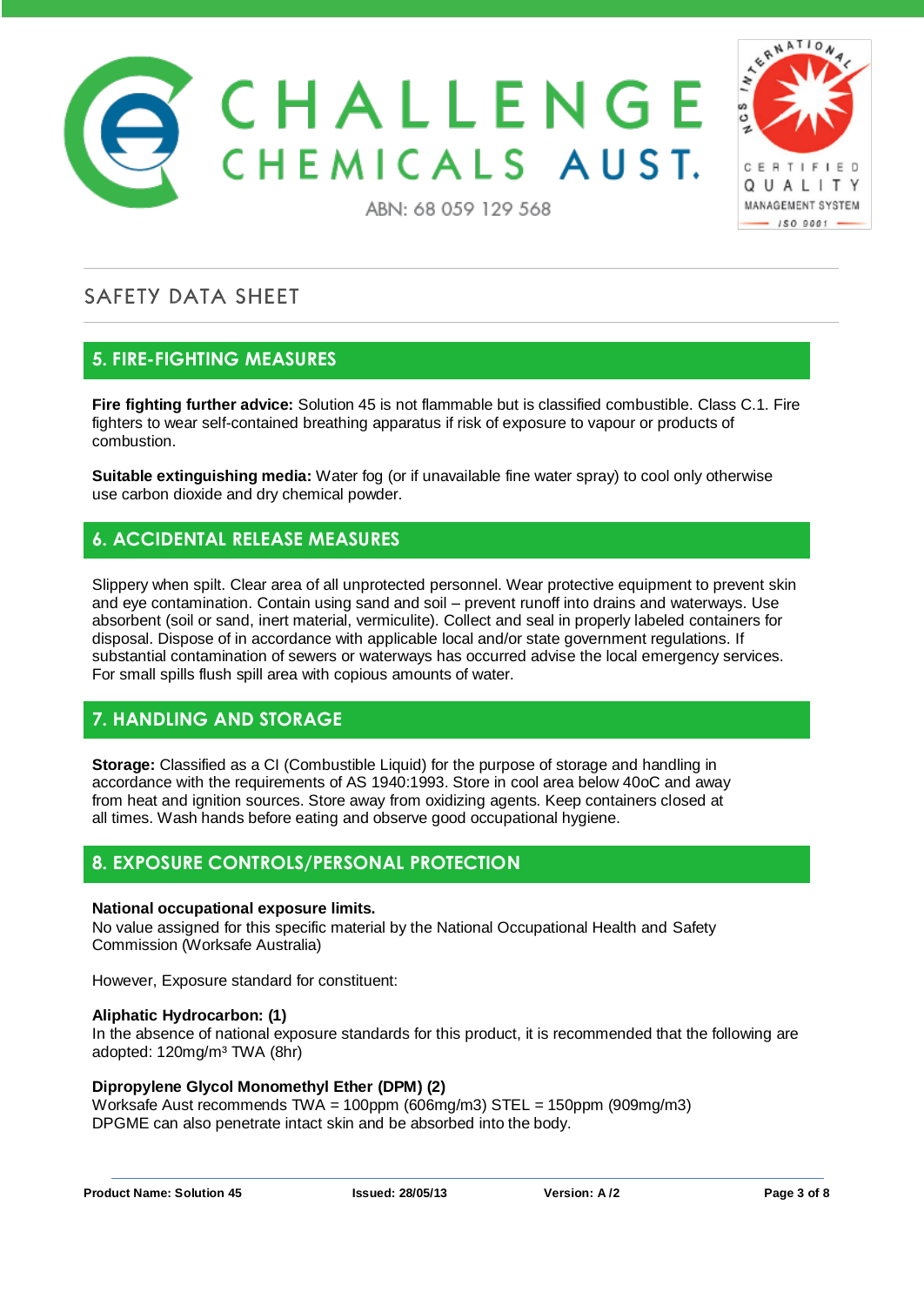



### **N-Methyl-2 Pyrrolidone (3)**

**SAFETY DATA SHEET** 

Worksafe Aust recommends TWA =  $103$ mg/m<sup>3</sup> (25ppm), 15 min STEL =  $309$ mg/m<sup>3</sup> (75ppm)

This exposure standard is a guide to be used in the control of occupational health hazards. All atmospheric contamination should be kept to as low a level as is workable. Exposure standards should not be used as fine dividing lines between safe and dangerous concentrations of chemicals. They are not a measure of relative toxicity.

**Engineering Measures:** Ensure good natural ventilation. In poorly ventilated areas, mechanical ventilation is recommended.

**Personal Protection Equipment:** Wear protective clothing, impervious gloves (rubber or pvc) safety goggles/glasses. If inhalation risk exists wear organic vapor/particulate respirator or air supplied mask meeting the requirements of AS/NZS 1715 and AS/NZS 1716.

## **9. PHYSICAL AND CHEMICAL PROPERTIES**

Form / Colour / Odour: Clear thin liquid with solvent odour.

| <b>Specific Gravity:</b>      | 0.91           |
|-------------------------------|----------------|
| <b>Melting Point (C):</b>     | Not applicable |
| <b>Rel Vapour Density:</b>    | Not determined |
| <b>Boiling Point (C):</b>     | Not determined |
| Vapour Pressure:              | Not determined |
| Decomp Point (C):             | Not determined |
| <b>Flash Point:</b>           | 76oC (PMCC)    |
| <b>Sublimation Point:</b>     | Not applicable |
| <b>Flammability Limits:</b>   | Not determined |
| pH:                           | Not applicable |
| <b>Autoignition Temp (C):</b> | Not determined |
| <b>Viscosity:</b>             | Not determined |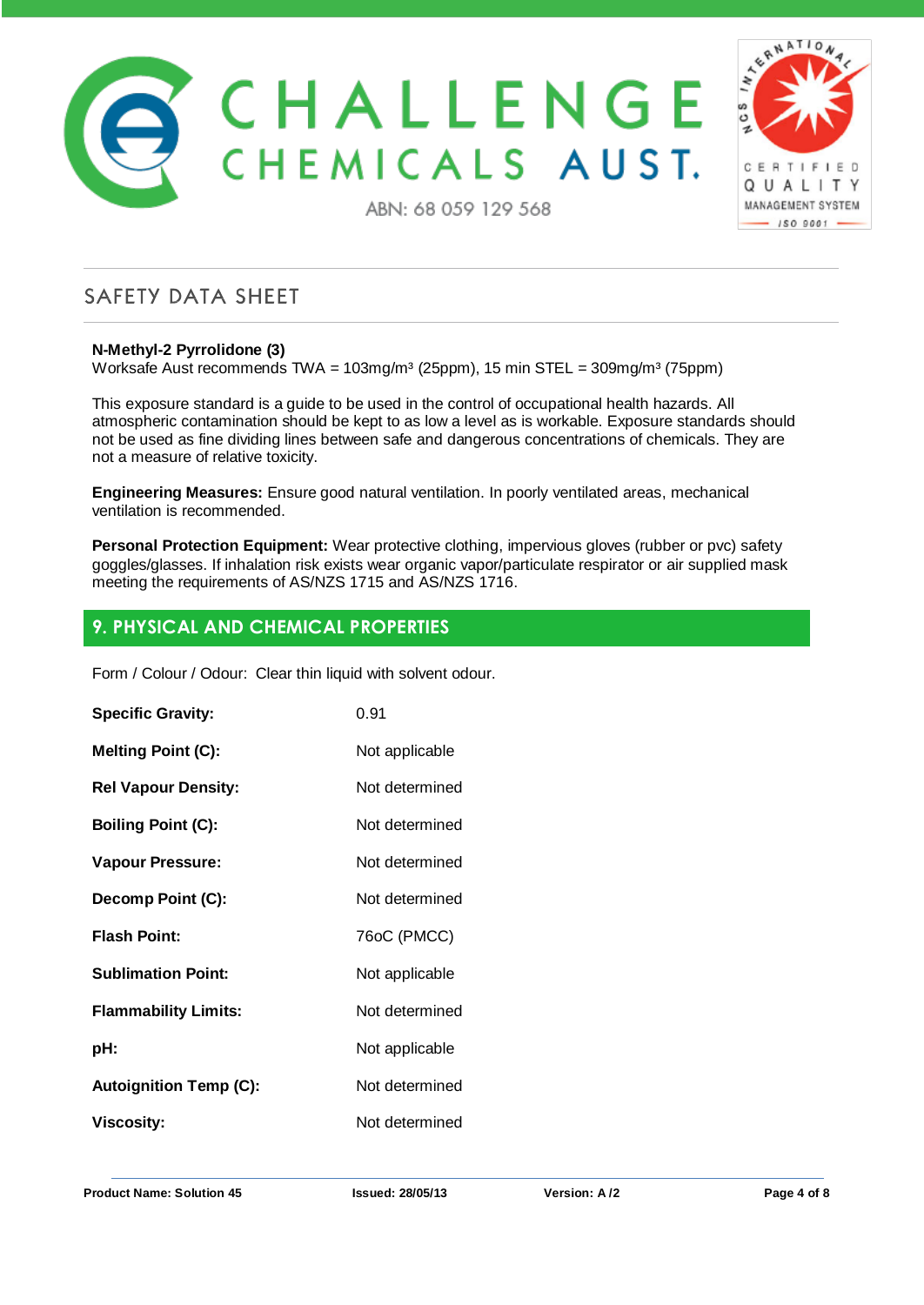



#### ABN: 68 059 129 568

# **SAFETY DATA SHEET**

**% Volatile by Volume:** Nil

**Evaporation Rate:** Not determined

**Solubility in Water:** Insoluble

For hydrocarbon component LEL 0.6%, UEL 7.0%

# **10. STABILITY AND REACTIVITY**

**Stability:** Shelf Life – Solution 45 when stored in a cool area is a stable product and no deterioration is anticipated over five years storage.

Hazardous Polymerisation: Will not occur

Conditions to avoid: None known

Incompatible materials: Strong oxidizing/reducing agents Hazardous decomposition products - CO and NOx fumes emitted when heated to decomposition.

# **11. TOXICOLOGICAL INFORMATION**

**Main Symptoms:** No adverse health effects expected if the product is handled in accordance with this Safety Data Sheet and the product label. Symptoms that may arise if the product is mishandled are:

**Acute Toxicity:**

**Ingestion:** Swallowing may result in nausea, vomiting, diarrhoea and abdominal pain.

**Eye Contact:** May cause slight and temporary eye irritation. Corneal injury is unlikely.

**Skin Contact**: Repeated or prolonged skin contact may lead to irritant contact dermatitis in some individuals.

**Inhalation:** Inhalation of mists may result in respiratory irritation.

For main components the following data is available.

# **Aliphatic Hydrocarbon (1)**

No data available

### **Dipropylene Glycol Monomethyl Ether (2)**

Oral LD50 = 5180 – 5400mg/kg (RAT), 7500 mg/kg DOGS Inhalation  $LC50 = 55 - 60$ mg/L/ 4 hr RAT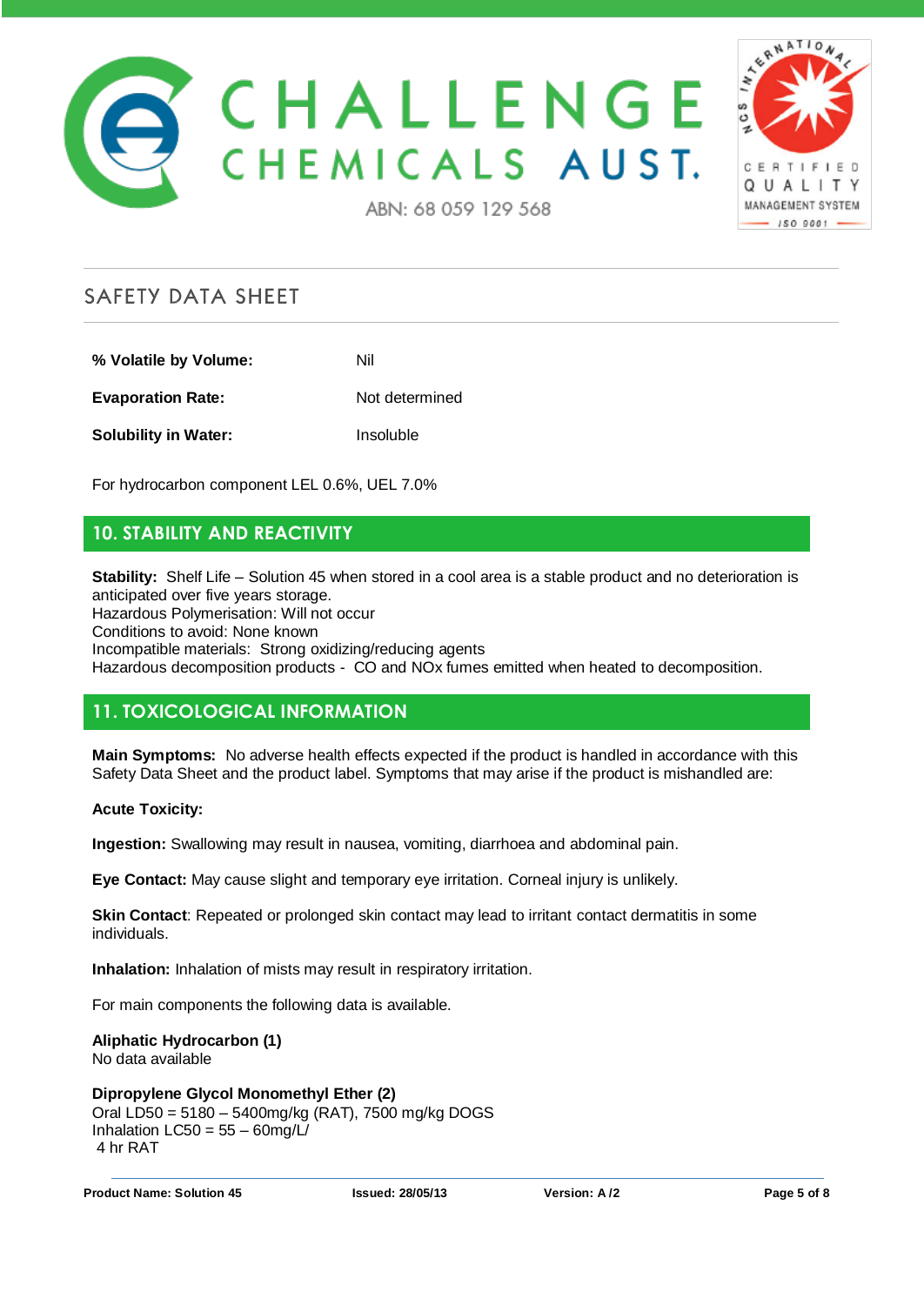



ABN: 68 059 129 568

# **SAFETY DATA SHEET**

Dermal LD50 9500 – 19000 mg/kg RABBITS Primary skin irritation/rabbit/draize test = non irritant Primary eye irritation/rabbit/draize test = non irritant Acute inhalation hazard (rat): no mortalities after the exposure in highly enriched and/or saturated atmosphere at 20oC.

#### **N-Methyl-2-Pyrrolidone (3)**

Oral LD50 = 3914 mg/kg RAT Dermal LD50 = 8000mg/kg RABBIT Slight irritation. Eye (Rabbit) = Severe irritation. Inhalation (RAT) At supersaturated (110oC) concentrations no evidence of toxic effects.

#### **Chronic toxicity:**

No data available. Repeated or prolonged skin contact may defat the skin leading to discomfort and dermatitis.

## **12. ECOLOGICAL INFORMATION**

No data available for Solution 45 but the following data is available for the major components.

### **Dipropylene Glycol Monomethyl Ether (2)**

Toxicity to fish LC50 (Pimephales promelas = > 10 000mg/L/96h Environmental protection – Behaviour and environmental fate: Inhibition of degradation activity in activated sludge is not to be anticipated during correct introduction of low concentrations. Inhibition of respiration in activated sludge =  $EC20 =$ > 1000mg/l (ISO 8192/OECD 209/EEC 88/302 C) This product does not contain organically bound halogen. Elimination information – Test method : OECD 302B/ISO 9888/EEC 88/302 C. Degree of elimination = 90 – 100% Evaluation = easy to eliminate Test method: OECD 301E/EEC 84/449, C.3 Method of analysis: DOC reduction Degree of elimination = > 70% Evaluation = biodegradable.

#### **N-Methyl-2-Pyrrolidone (3) BIODEGRADABILITY:**

WARBURG RESPIROMETRY METHOD: BIODEGRADABLE.

### **AQUATIC TOXICITY:**

BLUEGILL (LEPOMIS MACROCHIRUS) LC50 (AT 22 DEG.C) 832 MG/L: FATHEAD MINNOW (PIMEPHALES PROMELAS) LC50 (AT 22 DEG.C) 1072 MG/L: TROUT (SALMO GAIRDNERI) LC50 (AT 12 DEG. C): 3048 MG/L

Avoid contaminating waterways.

### **13. DISPOSAL CONSIDERATIONS**

Refer to government authority for disposal recommendations.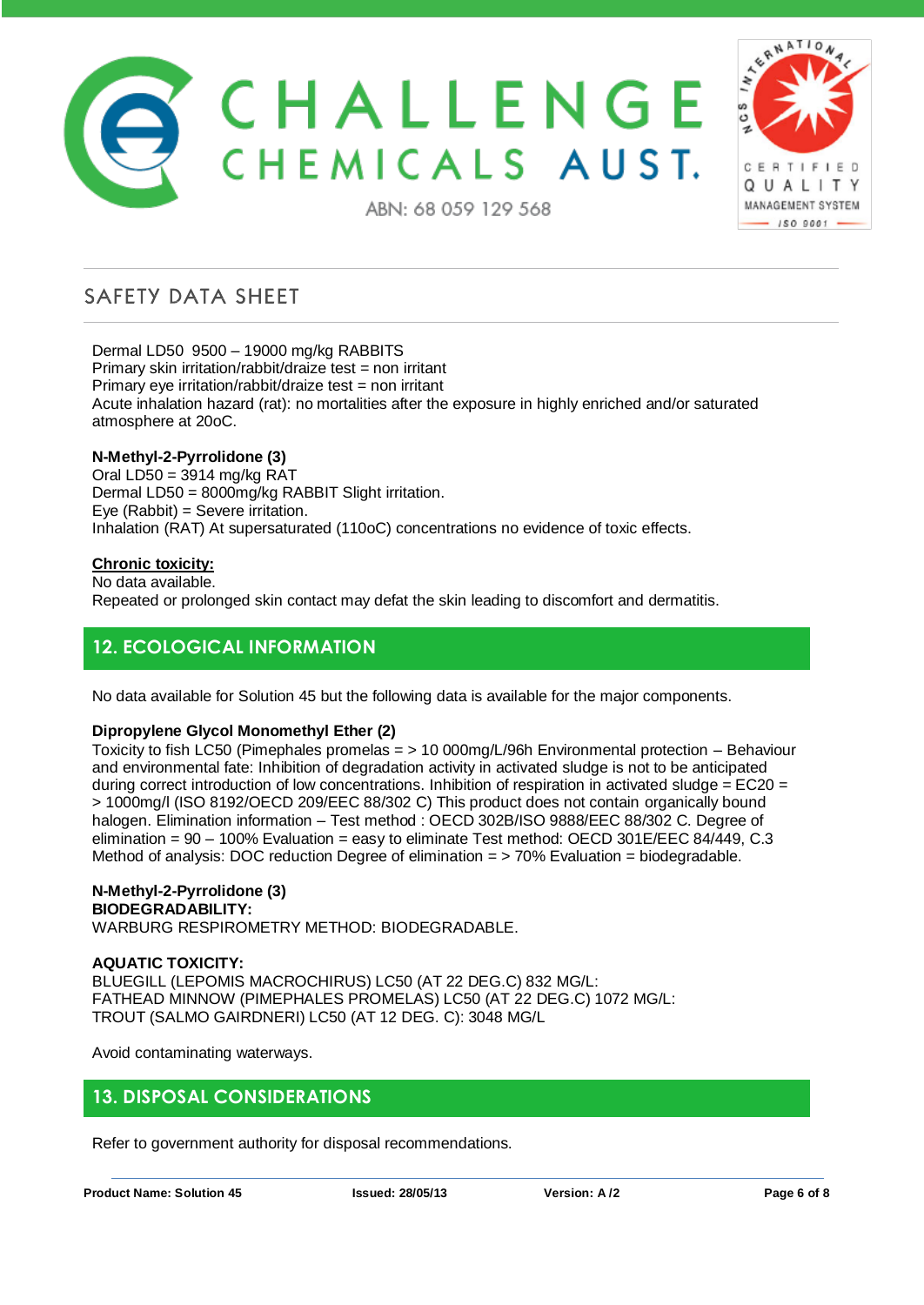



# **14. TRANSPORT INFORMATION**

Classified as Non Dangerous Goods for the purpose of transport by road or rail. Classed as combustible Class C.1 as per AS 1940.1993

| <b>UN-NO:</b>           | Not applicable |
|-------------------------|----------------|
| <b>CLASS:</b>           | Not applicable |
| <b>HAZCHEM CODE:</b>    | Not applicable |
| ERG:                    | Not applicable |
| <b>PACKAGING GROUP:</b> | Not applicable |

Proper shipping name: Not applicable

Segregation Dangerous Goods: Not applicable

### **15. REGULATORY INFORMATION**

Hazardous according to criteria of Worksafe Australia.

| <b>Hazard Category</b> | Xi, Irritant                                               |                                                                                                                                                                                                                              |
|------------------------|------------------------------------------------------------|------------------------------------------------------------------------------------------------------------------------------------------------------------------------------------------------------------------------------|
| R-phrase(s)            | <b>R65</b>                                                 | Harmful - May cause lung damage if<br>swallowed                                                                                                                                                                              |
|                        | <b>R66</b>                                                 | Repeated exposure may cause skin<br>dryness or cracking                                                                                                                                                                      |
| S-phrase(s)            | S2<br><b>S23</b><br><b>S24</b><br><b>S25</b><br><b>S62</b> | Keep out of reach of children<br>Do not breathe vapour<br>Avoid contact with skin<br>Avoid contact with eyes<br>If swallowed, do not induce vomiting: seek<br>medical advice immediately and show this<br>container or label |

Poisons Schedule (AUST) Toxic Substance(NZ):